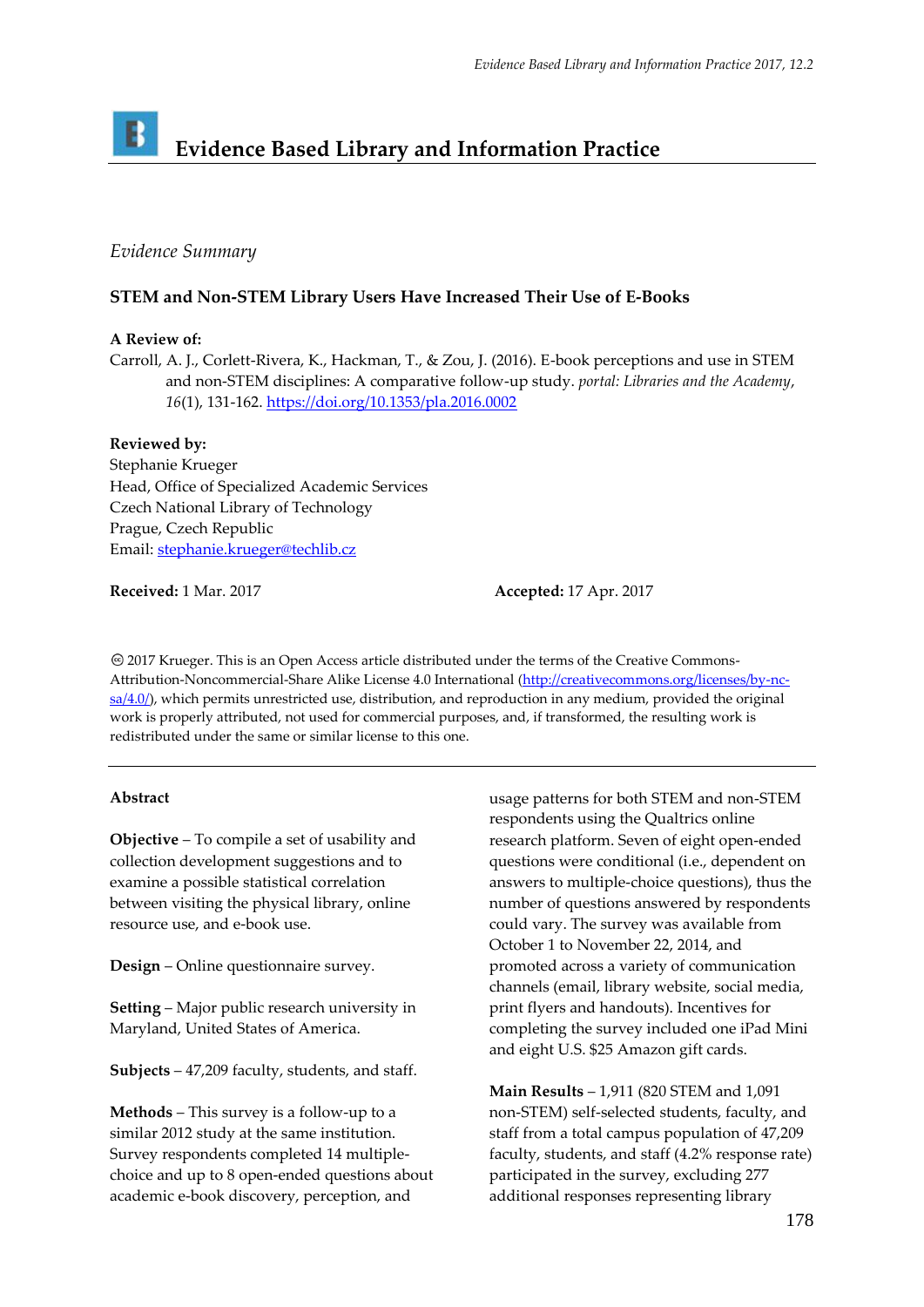personnel (70) and individuals not affiliated with the institution (207).

64% of respondents indicated more e-book use than three years before, with only 21.9% of respondents noting they never use e-books for academic purposes compared to 31% in 2012. 32.5% of respondents noted daily or weekly use of e-books for scholarly pursuits, with undergraduates reporting the most frequent use: 38.6% daily/weekly use versus 37.2% for graduate students, 16.2% for faculty, and 14.2% for staff. 38% of respondents reporting daily/weekly use were from STEM disciplines; 31.3% were from non-STEM fields.

Computers, not e-readers, were the primary devices used for accessing e-books: 72.5% of respondents reported using laptops or desktops to this end versus tablets, 37.9%; mobile phones, 36.7%; Kindles, 25.6%; Nooks, 5.9%; and other e-readers, 3.3%. Top "mixed device access" responses were tablet/mobile phone/computer (98 responses); mobile phone/computer (93 responses); and tablet/computer (81 responses).

The top three discovery tools respondents reported using for finding e-books were commercial sites (35.9%), free websites (26.8%), and the library website (26.2%). A weakpositive Spearman's rho rank correlation of 0.25 provides some evidence that respondents who visit the library often are likely to use online resources and e-books. 35% of respondents reported they use e-books online "most of the time," and 67% of respondents indicated they print out e-book content for use. Responses to the question "What, if anything, would make you more likely to use e-books for academic purposes?" included easier access via the library website (48% of respondents), better functionality for highlighting/annotating (44%), reduced cost (43.2%), easier downloading (38.5%), more e-books in area of research interest (37.3%), more textbooks (37.2%), and ownership of a dedicated e-reader  $(35.6\%)$ .

In 2012, 52% of respondents reported never having downloaded an e-book for offline use. This percentage dropped notably in this study,

with only 11.5% of respondents indicating they had never downloaded for later use.

**Conclusion** – While this study indicates both STEM and non-STEM respondents at this institution are increasingly using e-books, preferences for electronic versus print format varied according to content type and type of user (e.g., STEM or non-STEM, undergraduate or graduate, student/faculty/staff). Key recommendations for usability and collection development include: improving discovery and awareness mechanisms, purchasing some content (e.g., references works, style guides) in e-format while ensuring multiple simultaneous use, taking advantage of print plus electronic options to serve users with different format preferences, and encouraging vendors to allow digital rights management free downloading and printing.

#### **Commentary**

This study adds to the corpus of institutional surveys about academic e-book use. Frame (2014) provided a review of such studies, including implications for collection development, while Rayner and Coyle (2016) highlighted more recent discussions in this area. Cross-institutional, global surveys in this field of investigation, such as McKiel (2011), are still rare.

The local nature of this study and the low overall response rate (4.2%) limit generalization of findings, but it is still possible to compare themes identified here to those identified in other local surveys. Because of this, the study shows "face validity" (Bryman, 2012, p. 171). For example, Raynor and Coyle (2016) found – as in this study – significant online use as well as appreciation of easy downloading. McKiel (2011) identified discovery difficulties, also an important barrier to use in this study, with 47% of respondents in his study stating "I do not know how to find e-books" (p. 149). Additional thematic comparisons across the e-book survey corpus should be addressed in future studies. The 2012 predecessor survey could, in some ways, be considered to be a "pilot" questionnaire (Boynton & Greenhaigh, 2004, p.